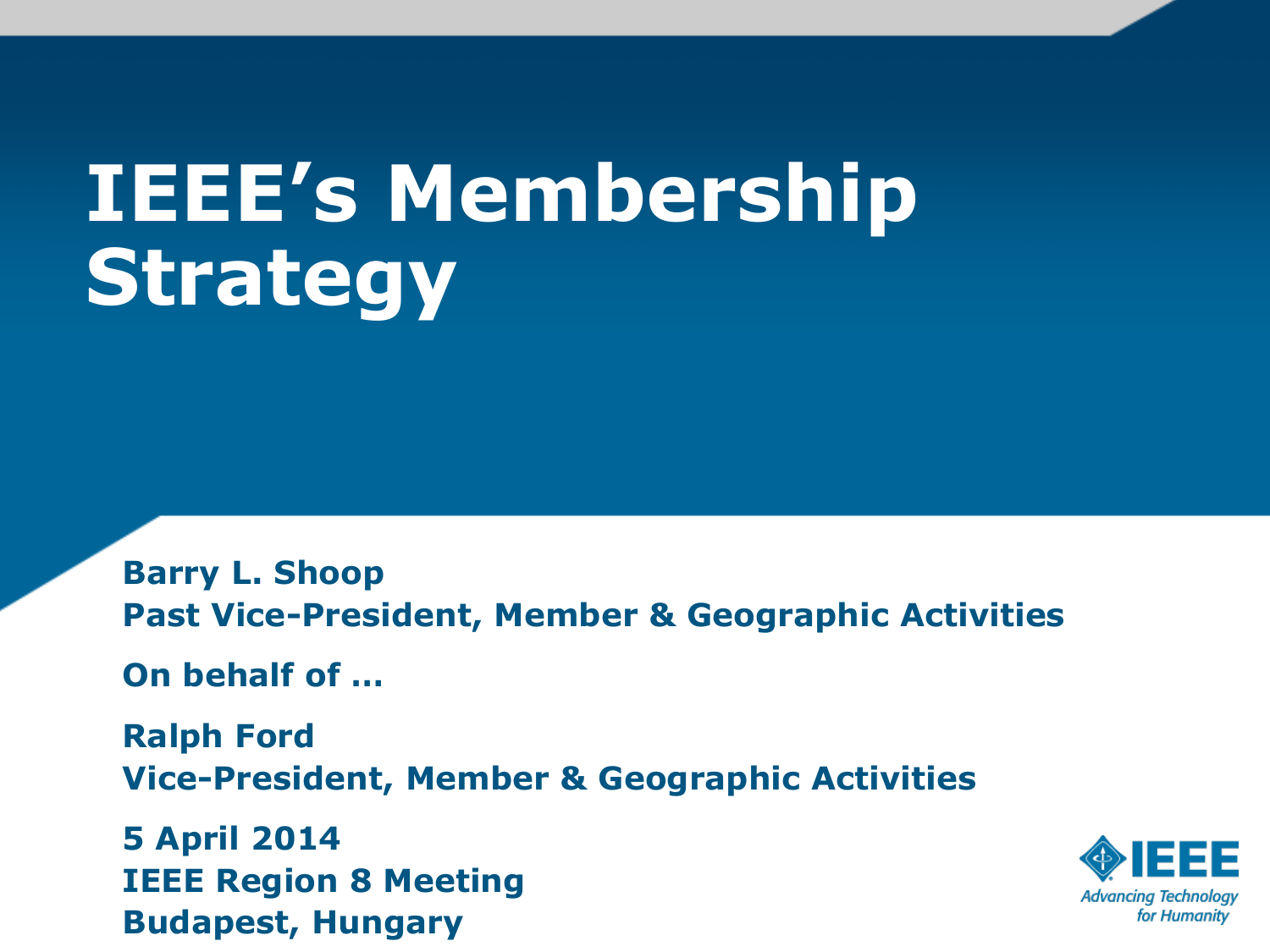

- Impact of Membership
- The MGA Strategy Playbook

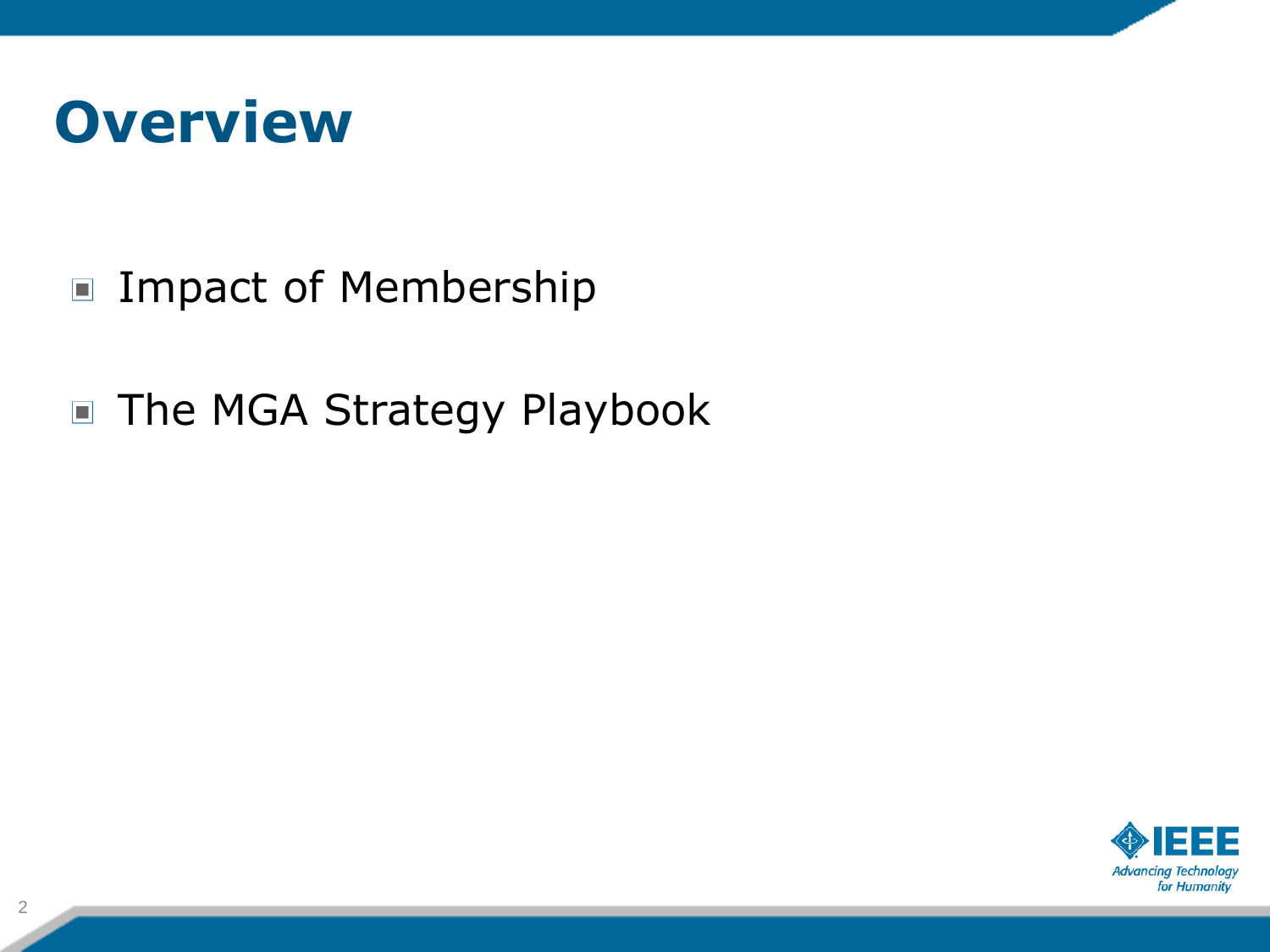## **Impact of IEEE Members**

### **Financial: \$115-130M/yr (30-35% of Revenues)**

- \$67M in direct Membership dues and Periodical Revenue
- \$2.2M in direct sales of Member Digital Library
- About 40-50% of the attendees of the \$153M Conference business\*





#### **Other value from members**  $\Box$

- Primary source for volunteers
- $-$  ~50% of IEEE Authors
- Stewards and evangelists of the IEEE Brand around the world
- Source of leads for IEEE *Xplore* sales

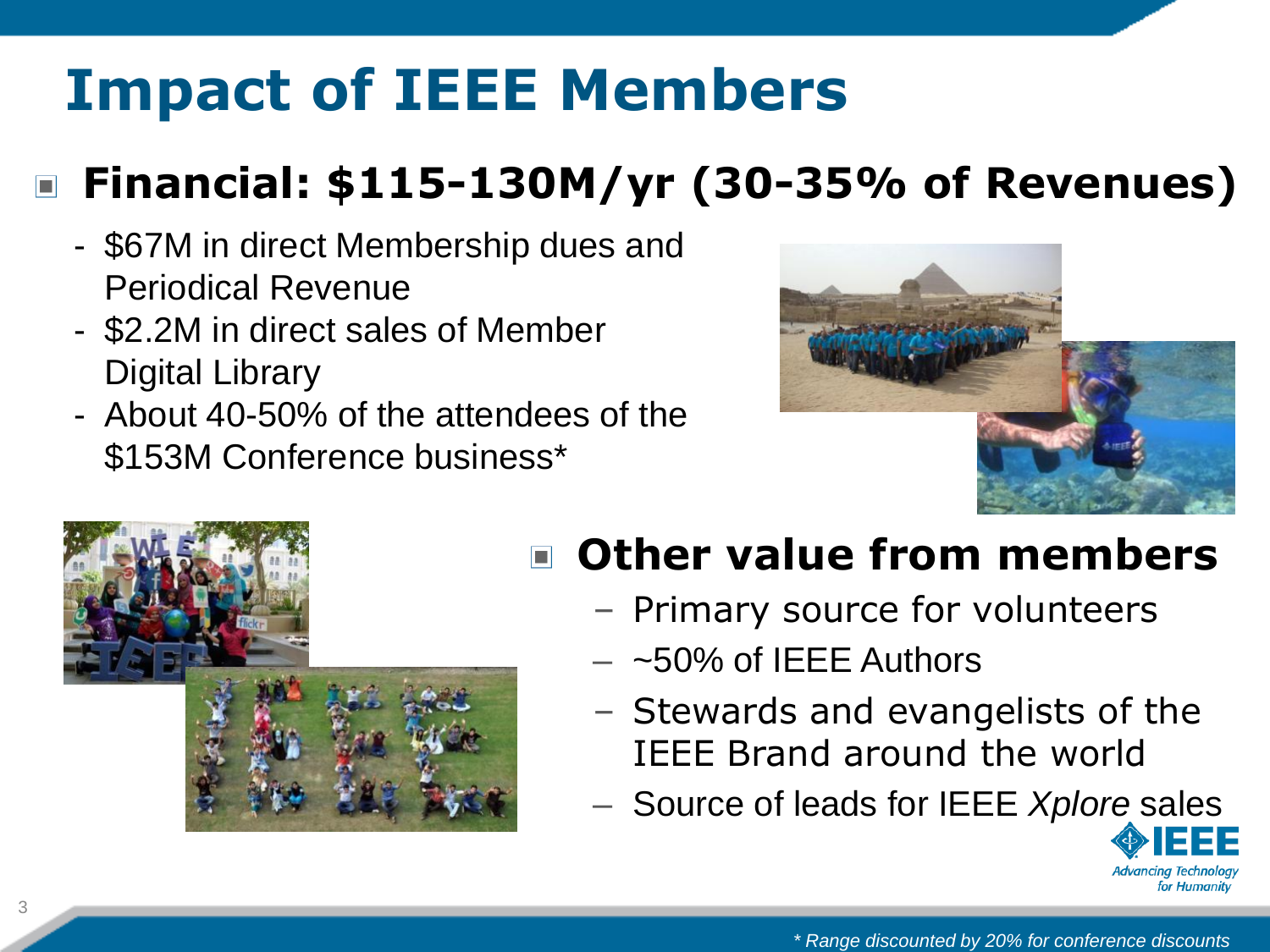## **2013 IEEE Membership**

- Total members:  $431,191$  (+2,106, +0.5%)
- Higher grade: 310,802 (-2,059), -0.7%)
- Graduate students:  $45,854 (+1,942, +4.4\%)$
- Undergraduate students: 74,535 (+2223, +3.1%)  $\Box$
- Society memberships with affiliates: 35,496  $(+5,365, +1.5\%)$

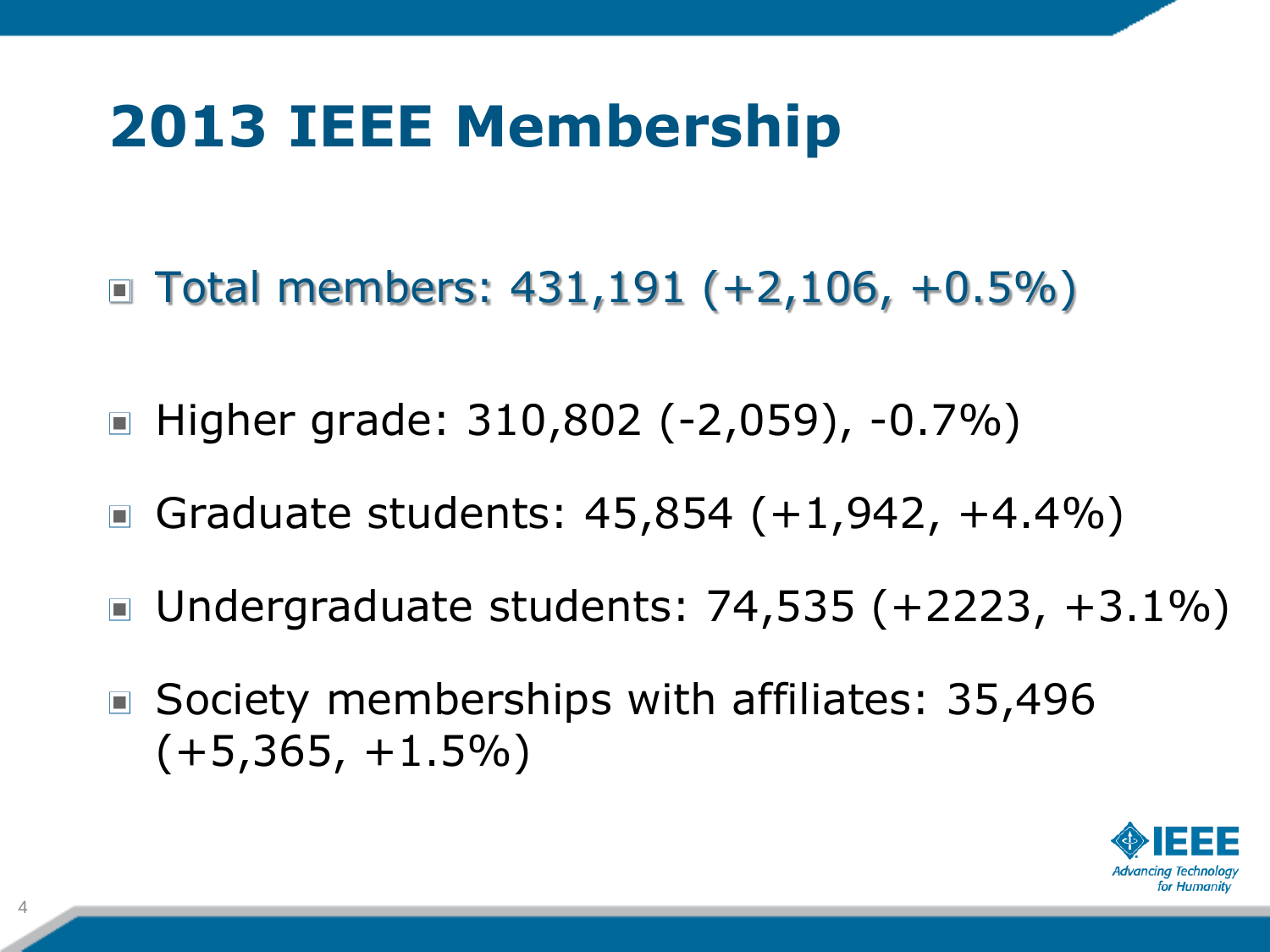## **Region 8 Membership**

- Region 8 is currently the second largest IEEE region. At  $\Box$ the end of February 2014 the Region had 55,921 total members:
	- Represents 18.2% of IEEE's total membership.
	- 40,836 Higher Grade Members, 8,836 Graduate Student Members and 6,249 Student Members.
- $\blacksquare$  Membership in the Region is up by 1.1% from February 2013, representing a gain of 633 members.
- $\blacksquare$  Higher grade membership is up by 3.0% from February 2013, representing a gain of 1,185 members.
- Graduate Student Membership is down by 8.8% from February 2013, representing a loss of 855
- Student membership is up by 5.1% from February 2013,  $\Box$ representing a gain of 303 members.

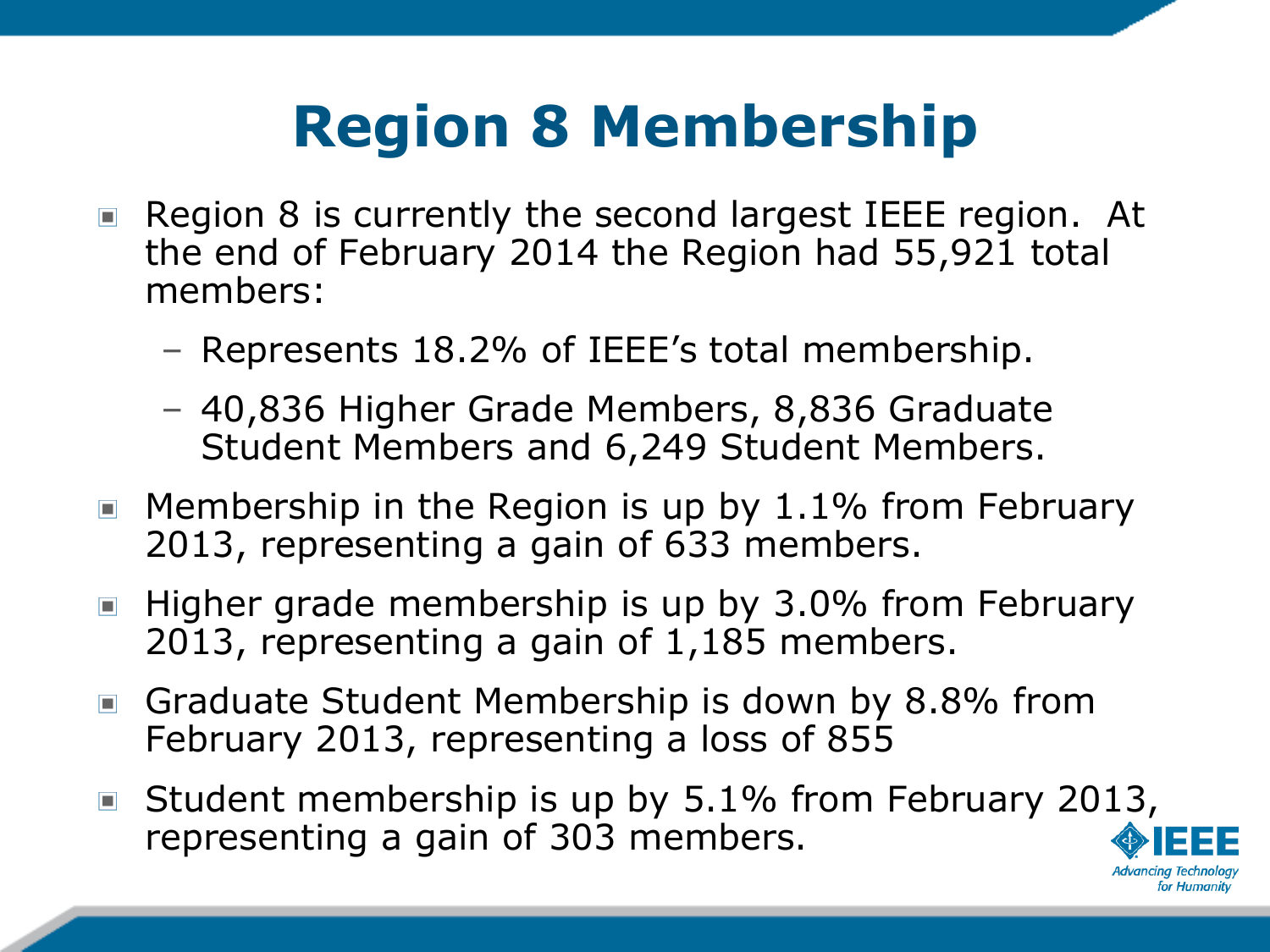## **A Playbook for Strategy**

A simple framework that requires answering these five fundamental questions:

- *1. What is our winning aspiration?*
- *2. Where will we play?*
- *3. How will we win?*
- *4. What capabilities must be in place?*
- *5. What management systems are required?*

#### **The framework need not be overly complex**

#### **Strategy is about making difficult choices**



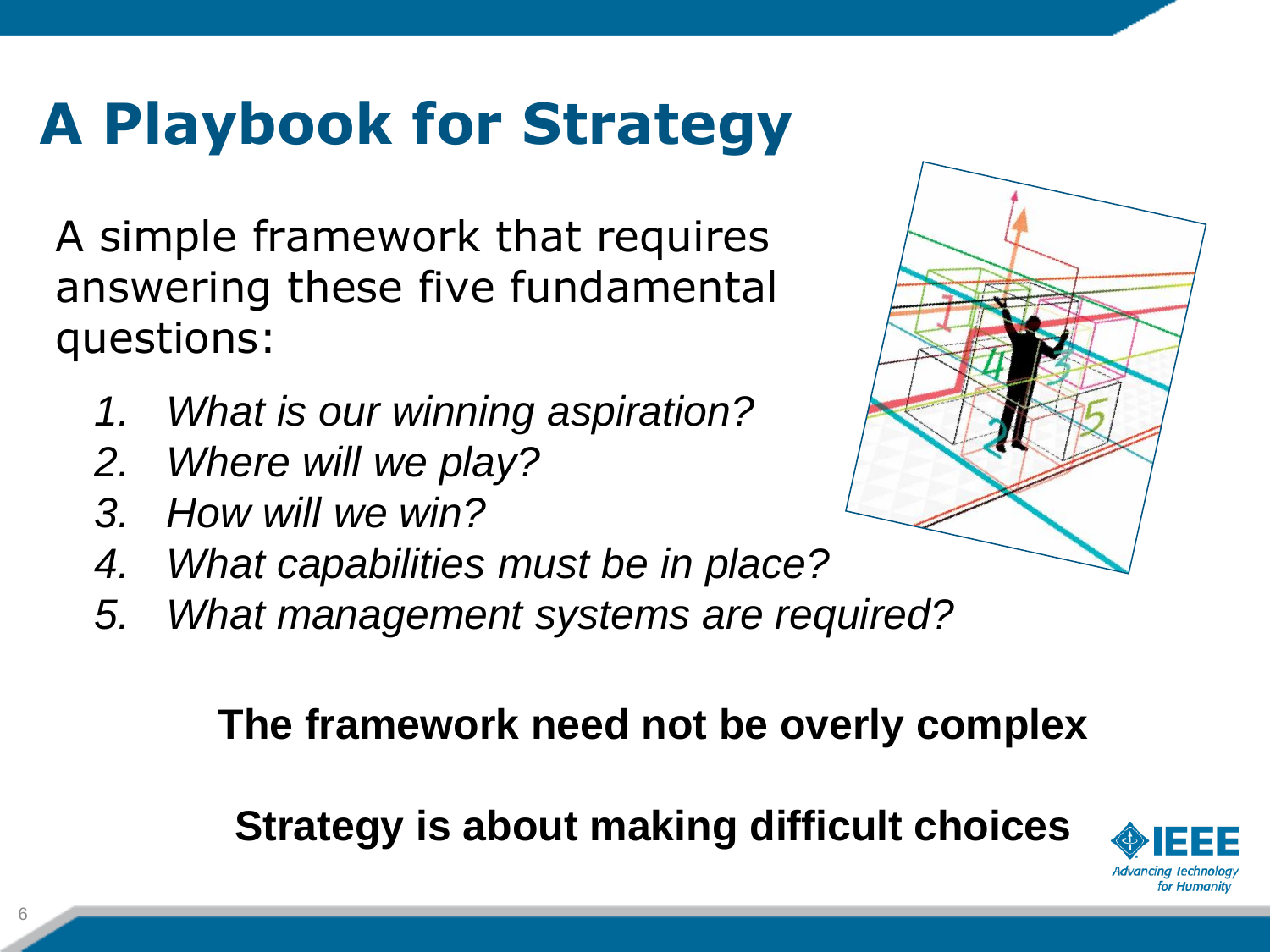## **Have pride in our current position**

*Our current member experience is "Good"*



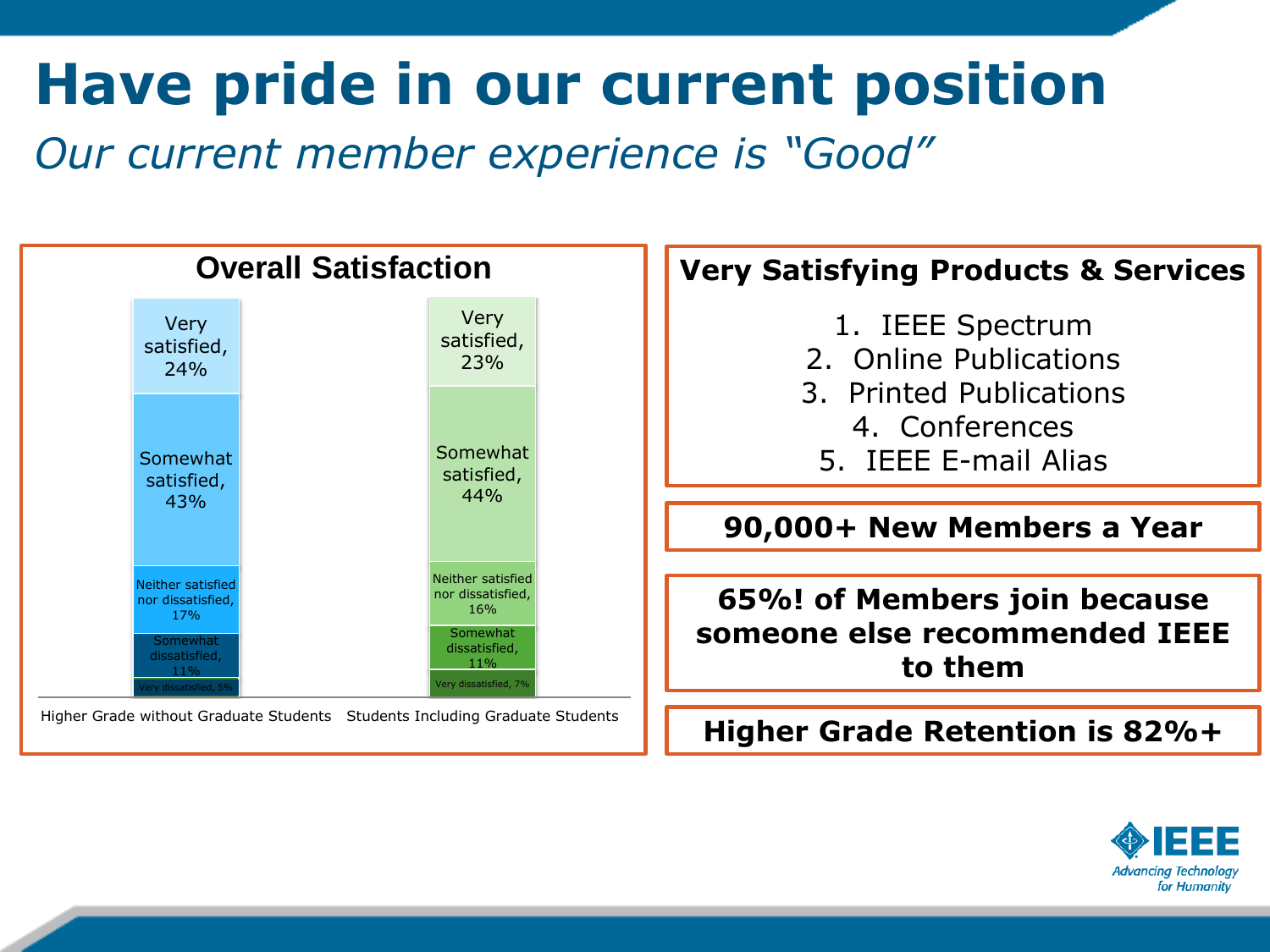## **But our opportunity is massive**



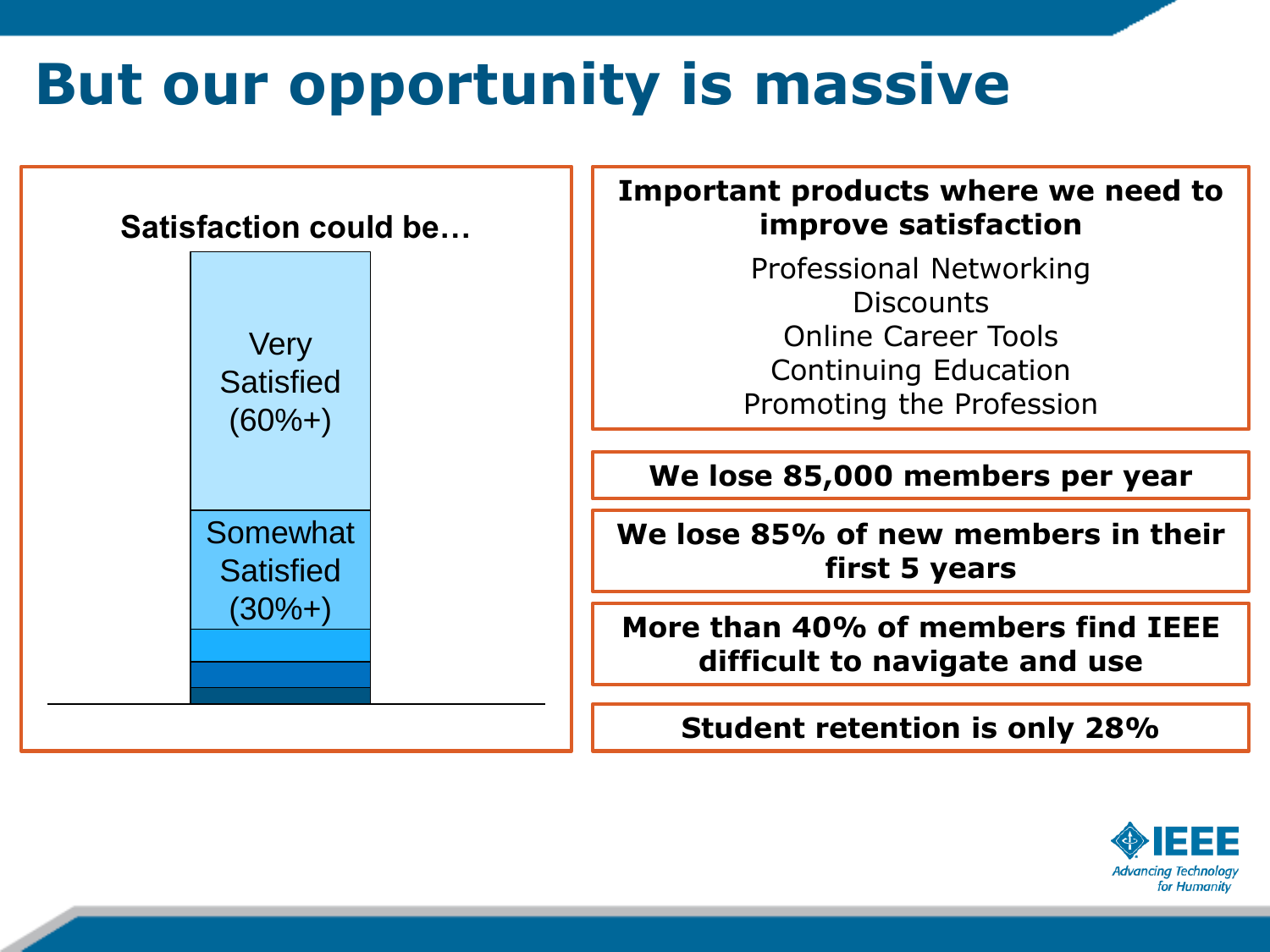## **1. What is our winning aspiration?**

To be the best in class association for technical professionals in the world by...

- 1. Delivering an exceptional membership experience (50% or more of members rating as IEEE membership "top box" or "very satisfied")
- 2. Expanding IEEE's global membership presence.
- 3. Developing and supporting a positive professional development experience for volunteers who deliver the IEEE experience.

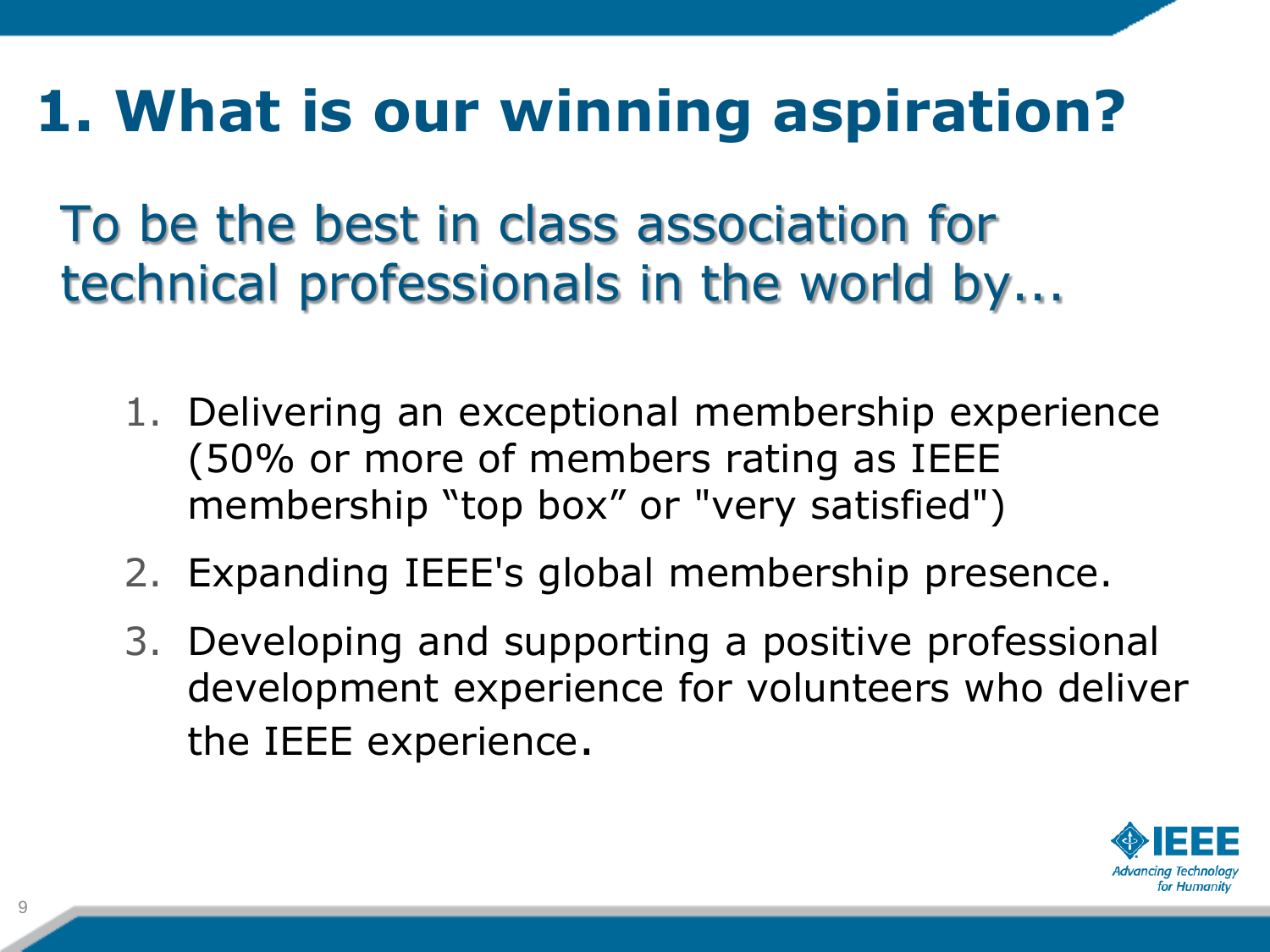## **Where does IEEE Play?**



Geography

#### • Anywhere on earth relevant to the IEEE

- 
- 
- 
- 
- 



Life Cycle 'Markets' • Pre-University Markets • Undergrads • Graduate Students • Young Professionals • Academics • Researchers Cycle • Practitioners • Tech Path • Management • Women in Engineering Life • Retirees

Path

 $\mathbf{\mathsf{\Xi}}$ 

 $\overline{O}$ 

 $\overline{\overline{L}}$ 

Operat

Of

Lines

- Membership
	- Careers
		- Networking
		- Discounts
- Conferences
- Technology
	- IEEE Societies
- Future **Directions** (New and
	- **Emerging** Technologies)
- Lines of Operation • Continuing **Education** 
	- Periodicals
	- Standards

**Advancing Technology** for Humanity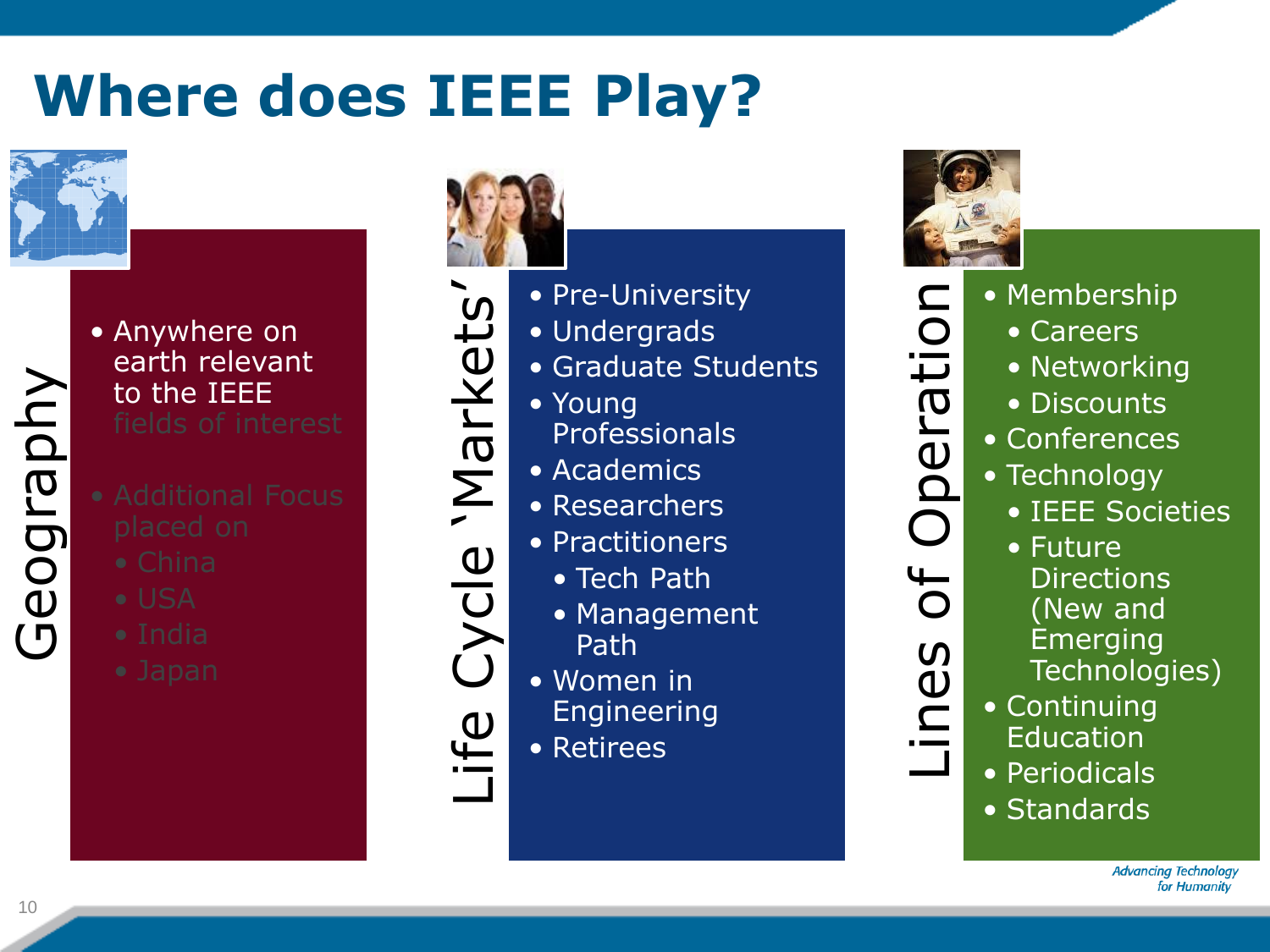## **2. Where does MGA Play?**



- Geography
	- Additional Focus placed on
		- China
		- USA
		- India
		- Japan





Life

- Undergrads
- Graduate Students
- Young Professionals
- Practitioners
	- Tech Path
	- Management Path
- Women in Engineering



 $\mathbf{\mathsf{\Xi}}$ 

 $\overline{O}$ 

Operat

bf

Lines

- Lines of Operation • Membership
	- Careers
		- Networking
		- Discounts
	- Conferences
	- Technology
		- IEEE Societies
		- Future **Directions** (New and **Emerging** Technologies)
	-
	-
	-

**Advancing Technology** for Humanity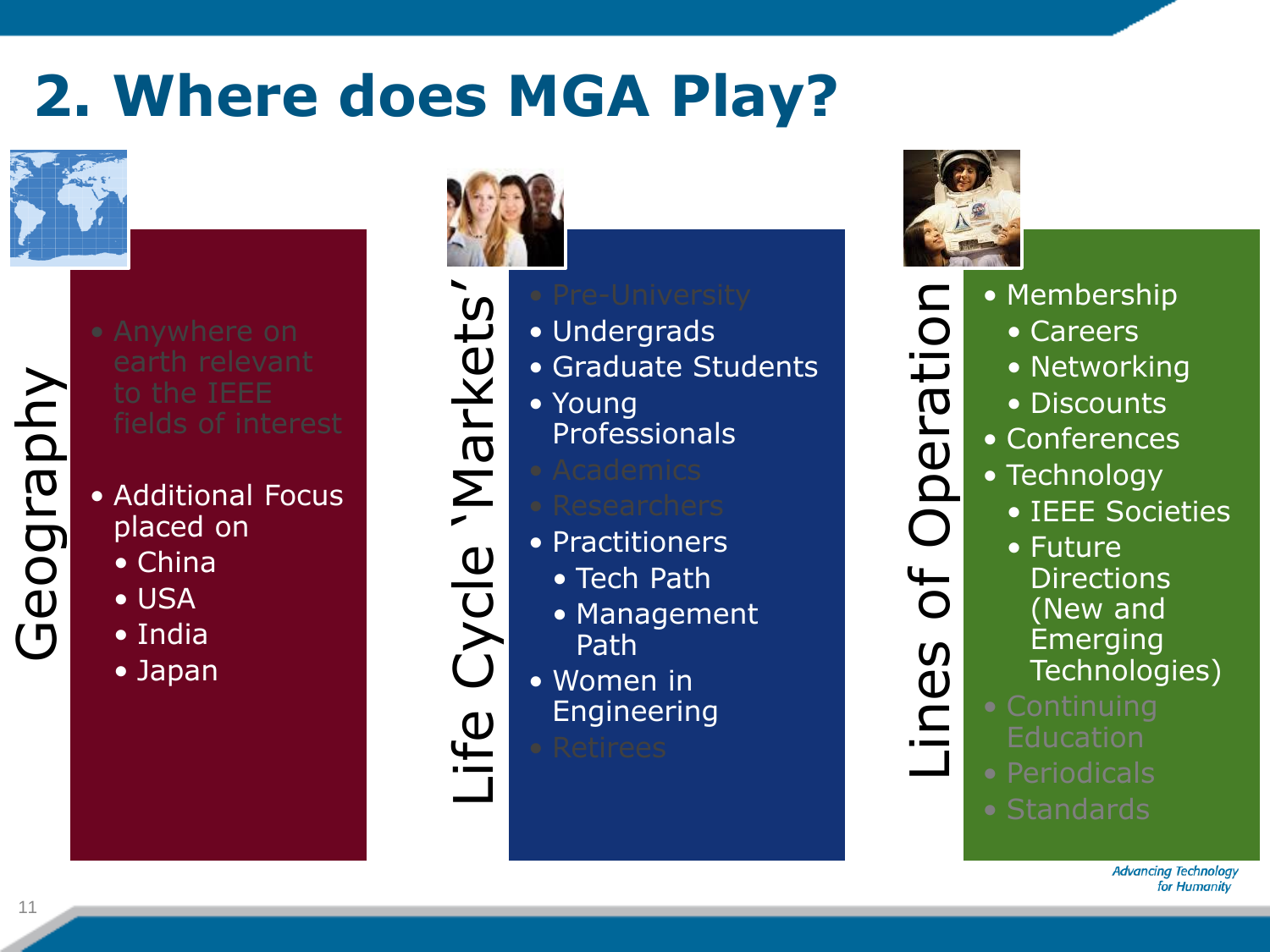## **3. How will we win?**

- By delivering high quality IEEE branded products and service to meet gaps in member satisfaction
- By having volunteer and geo units participating with the winning aspiration and associated objectives
- Through locally authentic strategies and experiences
- By exploring and implementing innovative and experimental models for member engagement



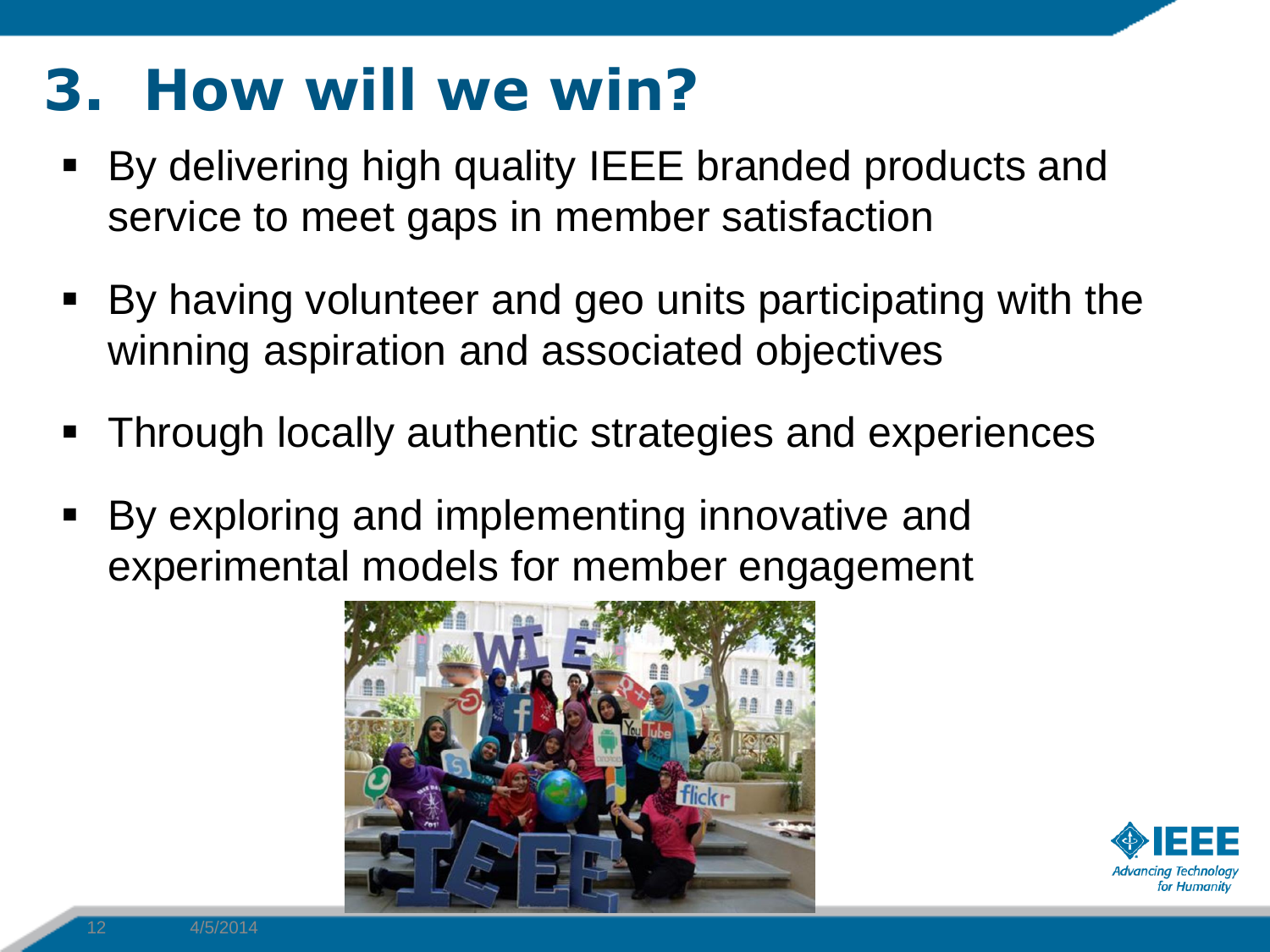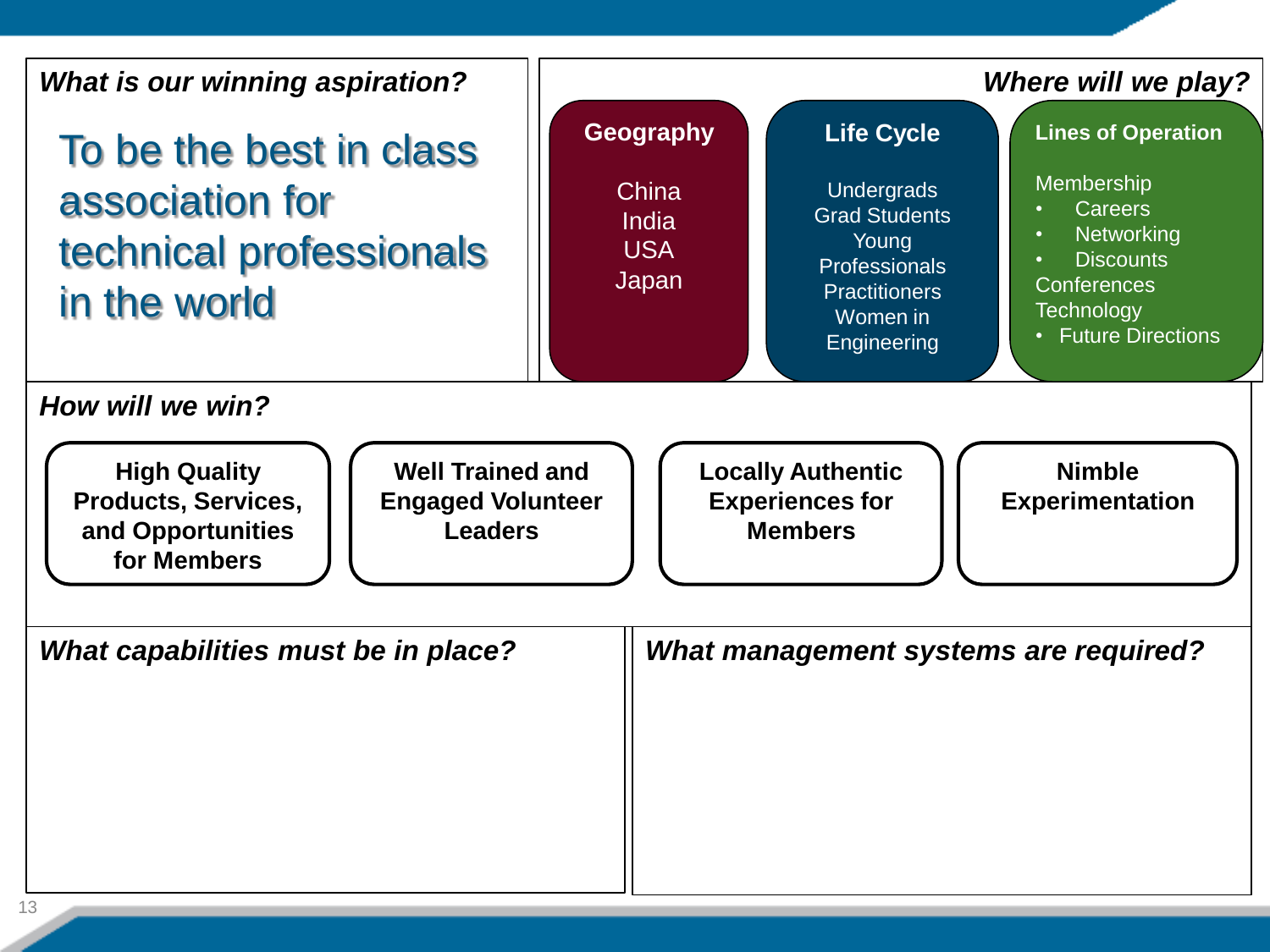## **2014 MGA Priority Projects**

- Professional Productivity & Collaboration Tools
- Google Apps @IEEE
- Sections Congress 2014
- $\blacksquare$  Careers develop a comprehensive plan to improve career offerings in the IEEE
- Young Professionals transition from GOLD
- 2014 IEEE WIE International Leadership Conference (ILC)
- GeoUnit Vitality Dashboard
- VOLT Volunteer Leadership Training
- Implementing Regional Geographic Strategies
	- MAWs , Region 1-6 Focus, global growth

 $\begin{pmatrix} 14 & 14 \end{pmatrix}$  (China, India, Japan)